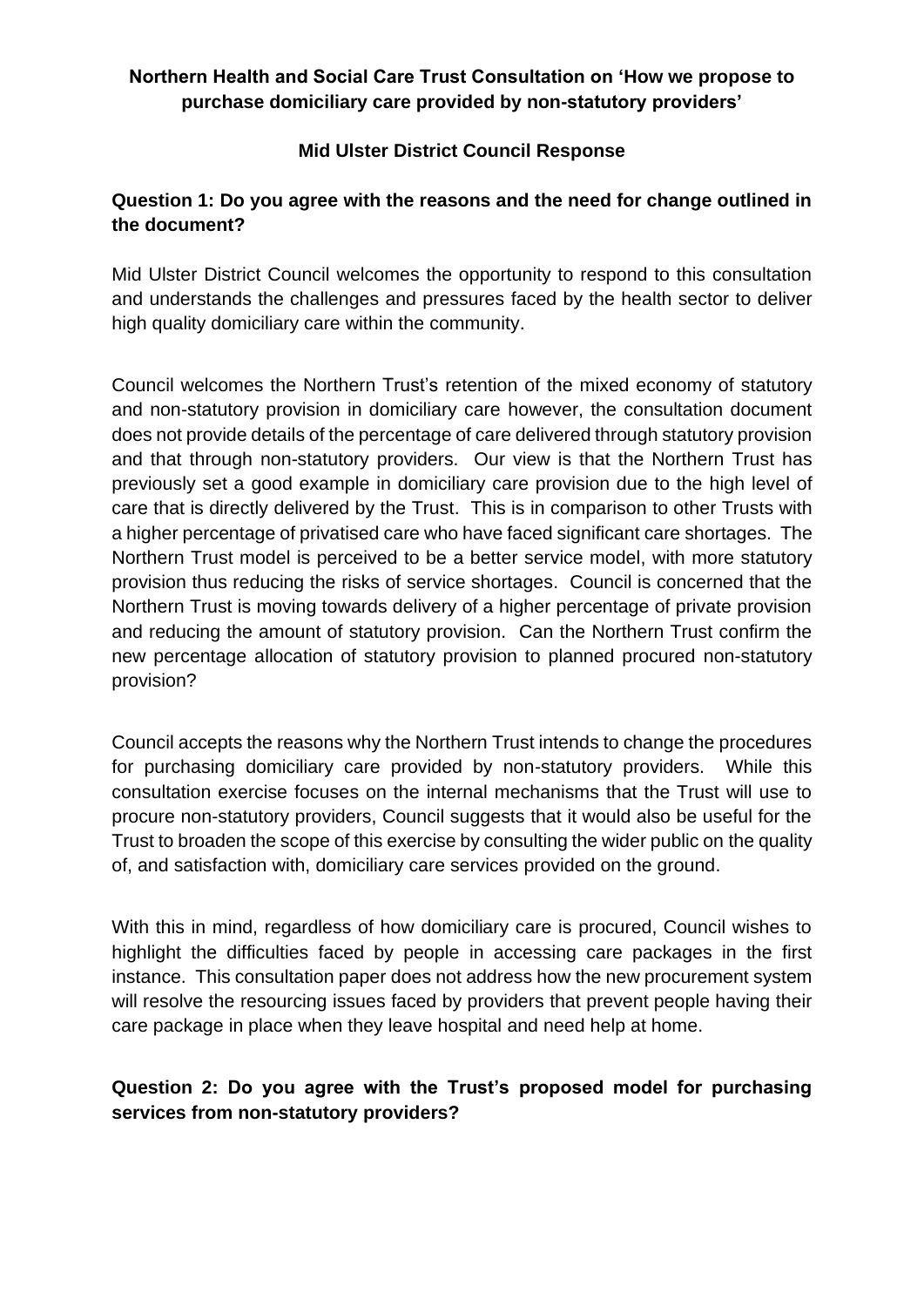In choosing a purchasing model, it appears that the Trust's decision-making process is based on the assumption that there will be a sufficient, or indeed over-subscribed number of private contractors tendering for the 'lots'. The Trust intends to limit the number of contracts that can be awarded to each provider and ensure that contingency providers are in place. *"Each lot will have a minimum of two providers. A provider cannot be awarded all contracts within a lot to ensure at least one contingency provider exists."*

On the ground evidence suggests that there is in fact a workforce shortage in the sector which has significantly impacted on the ability of providers to deliver the service. Attracting and retaining domiciliary care workers has resulted in workforce pressures as a result of, or made worse by Brexit, the Covid19 Pandemic and lack of parity between the pay and conditions enjoyed by carers employed in the statutory sector and those employed by private companies.

Many carers with years of experience have left the sector and have been replaced by less experienced staff. Some private sector staff are not paid for travel (time or expenses) between service users and have found themselves much better off employed in the retail sector for example. Better training, pay and conditions on a par with statutory employees will encourage staff to remain in the sector and this in turn will have a positive impact on the provider's ability to provide a consistent service and a satisfied end service user. This consultation paper makes no reference to this issue and no plans to mitigate against this. There is no mention of how the Trust plans to attract and retain staff in the sector. A procurement paper on service provision should recognise and address these very important issues.

The Contract terms and conditions must be realistic and deliverable. We accept that it is reasonable for the Trust to require a degree of flexibility, however some providers have raised concerns about referrals being issued at very short notice, leaving a very short timeframe for care worker response and first visit. The Trust has specified that providers must accept all referrals within the contract hours, however if it is impossible to achieve this within the timeframe set, providers will simply not tender for the service.

Council notes the Trust's intention to create a model that provides new service users with an initial short-term service for up to 6 weeks. Service users with long-term needs then transfer to a long-term service after this initial period. Members have emphasised that it is essential there is no disruption to the standard and consistency of care provided during this transitional period.

As highlighted in the consultation document, effective communication is key to building good relationships between the care worker and the service user. Consistency in service delivery and staffing is essential, particularly for older people, and those with dementia or mental health issues. Some service users are more comfortable with visits at set times of the day to minimise uncertainty and disruption to their private lives. The consultation document does not provide detail on service delivery at this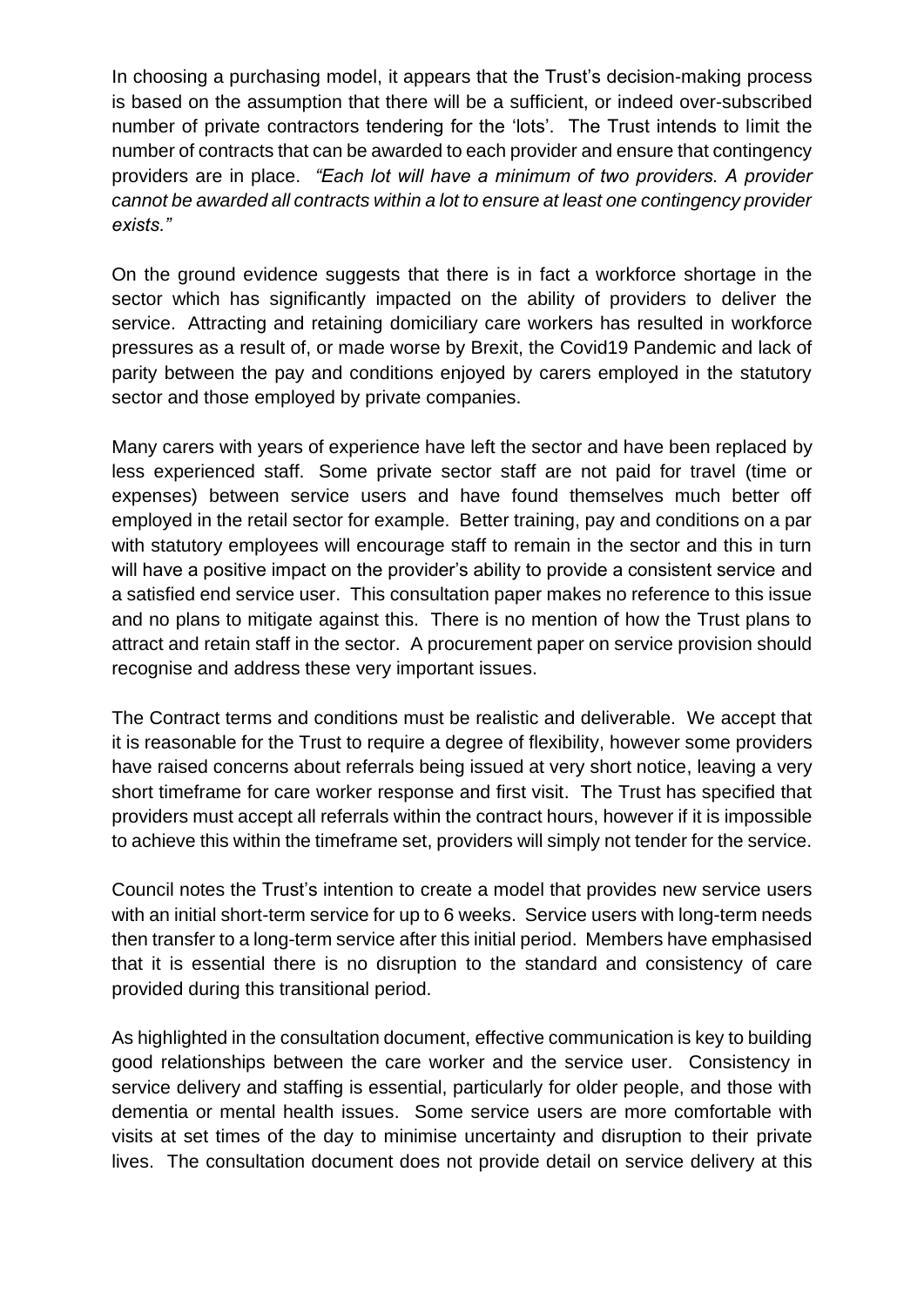level but it is a very important consideration, as is the training of care workers to a high standard in both statutory and non-statutory provision. Meeting the individual needs of the service user has a major impact on satisfaction with the service from both provider and client point of view.

Members noted the data in the consultation document relating to the length of service user visits, with the bulk of visits taking between 0-15 minutes and 16-30 minutes. Council queried the usefulness of setting time bound targets for providers or even measuring this data as it is not a measure of quality, but of quantity. While the amount of time spent with a client is important, it is more useful to measure the satisfaction of the client in terms of their interaction with their carer and the assistance they received as an indicator of service quality.

# **Question 3: Do you agree with the creation of geographical areas or lots within the Trust area?**

The approach considered most appropriate by the Trust is to create areas based on the 10 large towns in the historic Borough Councils, which will be known as 'lots'. In Mid Ulster, the 'lots' are Cookstown and Magherafelt. Members queried if general population figures for each geographical location or 'lot' will be used to determine the amount of care hours purchased. Decisions should relate to the size of the population who are most likely to need domiciliary care now and in the future (eg older people, people with a disability) rather than on generalised population figures that include children and people of working age.

## **Question 4: An outcome of initial equality screening considerations is available on the Trust website. Do you agree with the outcome of this screening?**

There are a higher number of female care workers in the domiciliary care sector in general, and reports of lower wages and poorer terms and conditions in the nonstatutory sector. Lack of workforce planning, staff shortages and high vacancy rates place undue pressure on existing staff, mainly women, service users and their families. Care sector workers are integral to the quality of care provided and a long-term commitment is required from the Trust to promote socially responsible care provision and an acceptable level of financial resource.

**Question 5: The Rural Needs Act NI 2016 places a duty on public authorities, including government departments, to have due regard to rural needs when developing, adopting, implementing or revising policies, strategies and plans and when designing and delivering public services. Do you have any evidence to suggest that the proposal within this document would create an adverse differential impact?**